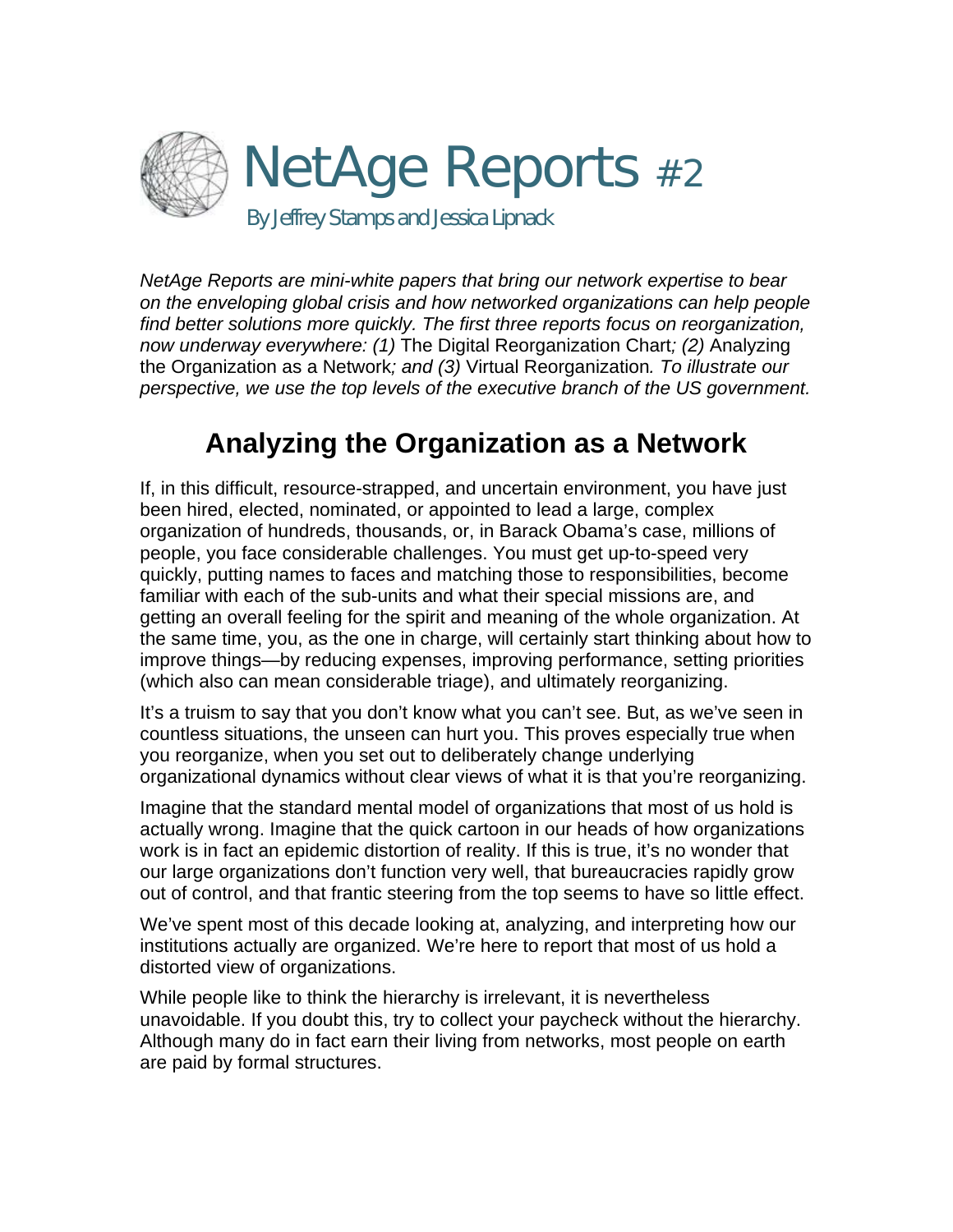Reorganization is particularly dangerous when blindness shrouds the real organizational design. Here, simple approaches, while laudable in many contexts, are sure to cause more harm than good. Take, for example, the recent report from a client: his company was going through a reorganization exercise prior to layoffs. In the new design, every manager would have approximately ten people on staff—regardless of function, level, or experience. Ten people per manager. Before smashing the hierarchy and/or issuing such one-size-fits-all reorganization edicts, we encourage you to look at the realities of your own organization.

#### **Three Myths, Three Realities**

Based on our extensive research with Royal Dutch Shell, the original sponsor of our organizational mapping and analysis work, and in smaller pilots with other commercial and military organizations, we have uncovered three common beliefs about hierarchy. We've found them all to be false. Given our initial analysis of the top-level of the executive branch of the US government, which we report below, we're prepared to say that the same faulty thinking applies to the government as well.

These myths, vestiges of mechanistic thinking, are widely held:

*Myth #1: Hierarchies are shaped like pyramids.* 

*Myth #2: Most managers have roughly the same average reporting spans; and* 

*Myth #3: Executives at the same level run organizations of roughly the same size.* 

Our studies suggest three different realities, characteristics more indicative of organic, living systems.

*Reality #1: Hierarchies are shaped like diamonds, wide in the middle, narrow at both ends. Picture a bell curve turned on its side.* 

*Reality #2: Manager spans are not average. They vary widely with many managers directing quite small teams with only a few people reporting directly to them while a few manage large teams with many reporting to them.* 

*Reality #3: The size of most internal sub-organizations is small, regardless of where they sit in the hierarchy. And, there are a few large organizations that show up at nearly all levels, not just at the top.* 

Why do these myths and realities matter? Because the current conventional wisdom about reorganization—that "flatter is better"—is overly simplistic. Combined with the view that hierarchies always take the shape of diamonds, organizations are prone to centralize and regularize, to reactively remove managers and levels. Unfortunately, this impetus addresses only one aspect of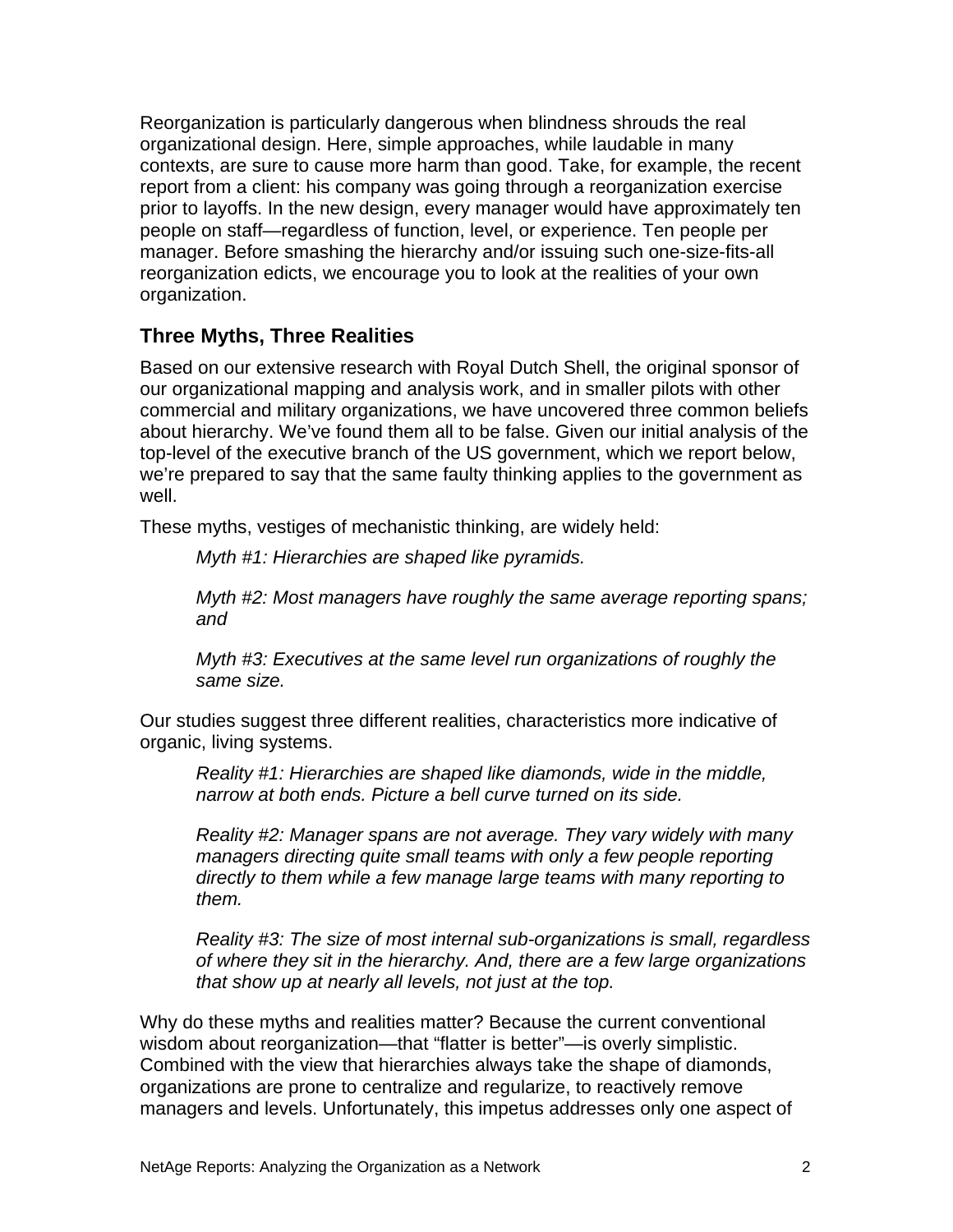organization dynamics: better control and internal communication. The need for more detailed decision-making, for smarter responses to greater complexity, does not factor into this change equation.

Calls for greater complexity rarely accompany demands for more simplicity.

Ironically, the compelling need to accommodate complexity itself has led to the breakdown of old industrial organizational models. Complexity breakdowns drive the need to reorganize. Hence, blunt "flattening" may actually aggravate the original problem, reducing the organization's ability to handle the very complexity that demanded it to change. Instead, the ability to deliver not-so-good decisions improves significantly.

Single-dimension approaches drive organizations faster to disaster.

Without knowing any better, we seek an "ideal" flat regular hierarchy, attempt to avoid "worse" cases of deep, detailed bureaucracies, and settle for something in the middle, an organization that is "the best we can do."

We believe we can significantly improve our ability to collaborate in large-scale structures. Given the state of the world, we must truly do "the best we can" to develop the smart 21<sup>st</sup>-century networked organizations we so desperately need.

## **Analyzing the US Government Hierarchy**

For most casual observers of government, knowing who will hold the new positions in the Obama administration is enough. However, for those who really what to know what those stepping into these posts are up against, and for those people themselves, it's advisable to look deeper, to understand the true structure of our government—and whether its design is fit for purpose.

As a public service, we have started this investigation. Using publicly available org charts, we've mapped the top-level of the US government, using the existing administration's diagrams. We've then analyzed the management burden of the structures the Obama-administration appointees are stepping into—before they take it upon themselves to reorganize.

What we've found is this: there are a certain number of particularly complex positions in the senior ranks of government. These "hub positions" have very high numbers of people reporting directly to them, which puts intense communication and coordination demands on the incoming office-holders. In essence, these second-in-commands in their agencies hold the entire senior executive structure of government together.

Why is it so important to identify these hubs? Network science answers this question. From study of networks in many arenas—from the Internet to the spread of disease to the array of Hollywood actors, researchers have found that such hubs are vital "nodes," centers of gravity that hold the whole complex together. Hubs provide the network with adaptability and offer robustness against accidents. These key switch points are also junctures of greatest vulnerability and catastrophic failure. Take out a few hubs, whether by accident, inattention, or attack, and you can bring down the whole network.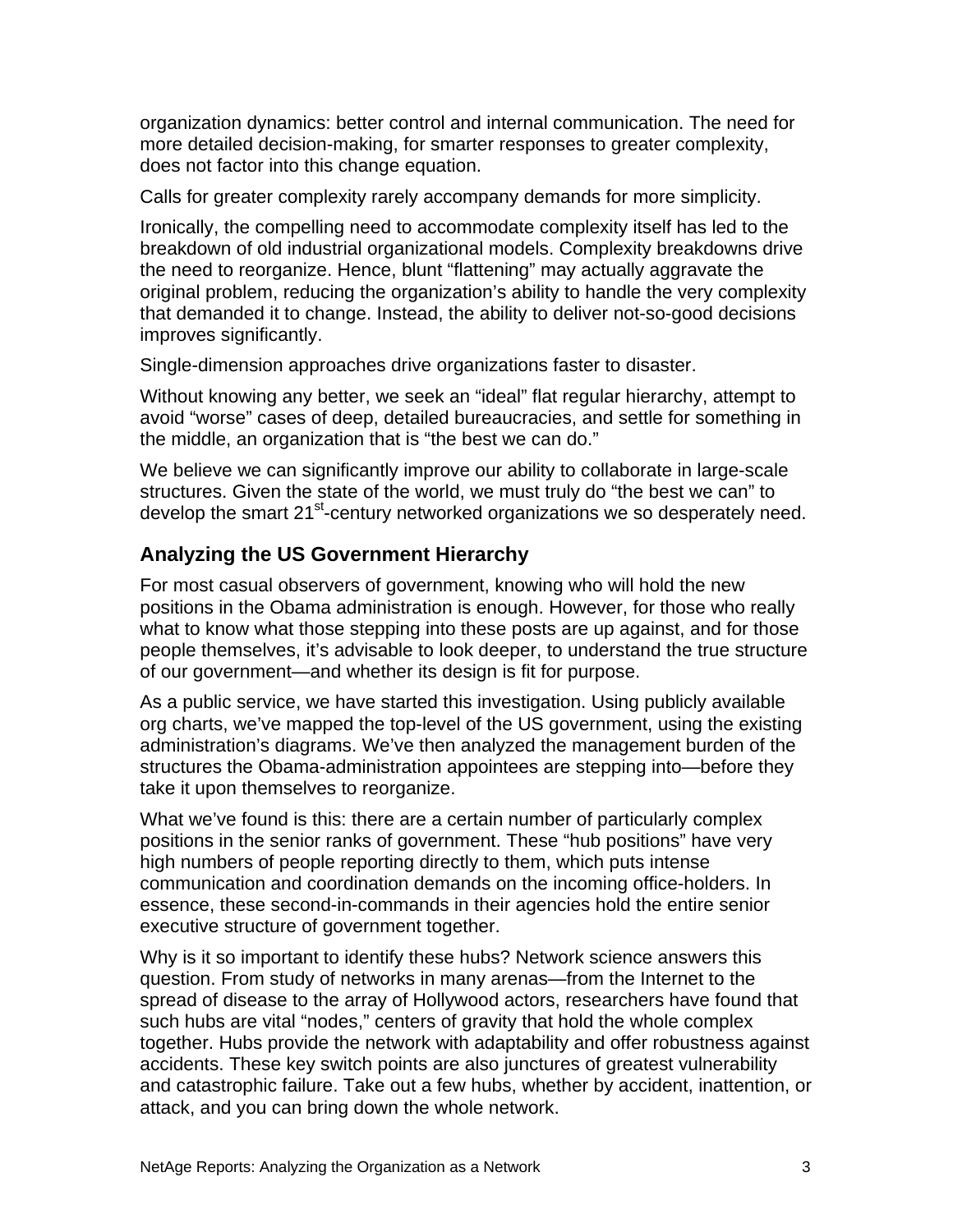### **Preliminary Analysis of Senior Government Hierarchy**

We draw our conclusions from some very basic data.

To establish an overall chart of the government, we must first plant the root node: the Constitution, which stands for the whole US government. This whole then splits into three parts—the judicial, executive, and legislative branches. The root node for the executive branch is the president.



Figure 1: Three Branches of Government

Stitched-together, the org charts

of top levels of the US government yield a simple tree of 715 nodes (positions) and links (reporting relationships). From this, we can make some basic statements related to the number of people reporting directly to a manager, in organization-speak, its span. In the terms of network science, the span is analogous to a very basic metric known as the node's "degree." Sorting positions by their spans identifies a small number of high-span positions in the hierarchy.

|                                                                                                                                                                                                                                                                                                                         | <b><i>CATALOG MUNICIPAL BA</i></b><br><b>SIE: CHRONICAGES</b><br>٠                                                                                                                                                                                                                                                                                                                                                                                                                                                                                                                                                                                                                                                              |                                                                                                                                                                                                                                                                                                                                                                    |
|-------------------------------------------------------------------------------------------------------------------------------------------------------------------------------------------------------------------------------------------------------------------------------------------------------------------------|---------------------------------------------------------------------------------------------------------------------------------------------------------------------------------------------------------------------------------------------------------------------------------------------------------------------------------------------------------------------------------------------------------------------------------------------------------------------------------------------------------------------------------------------------------------------------------------------------------------------------------------------------------------------------------------------------------------------------------|--------------------------------------------------------------------------------------------------------------------------------------------------------------------------------------------------------------------------------------------------------------------------------------------------------------------------------------------------------------------|
| ---<br>------<br>۰<br>with the first dealership dealership<br>---------<br>w<br><b>District College Print</b><br>show the property<br>$\sim$<br><b><i>CARD CARD AND THE STATE OF</i></b>                                                                                                                                | the state of<br><b>STATISTICS</b><br>---<br>--------<br><b>And A contact de company con-</b><br><b>Scott College Council</b><br><b>South &amp; All Corporation comment</b><br>and the local contracts.<br>THE R. P. LEWIS CO., LANSING MICH.<br>۰<br>take a collection for descriptions<br>and and control<br><b>ASSESSED MANAGERS</b>                                                                                                                                                                                                                                                                                                                                                                                          | <b>CALL AND</b><br><b>Contract Contract</b><br><b>MARY R</b><br><b>SCRATTE AT LCCC.</b><br>--<br><b>UTErra</b><br>$\sim$<br><b>WANTED</b><br>the search of the con-<br>_______<br><b>GUNDATION</b><br>all provided and states<br>and Child Streets County                                                                                                          |
| <b>Service of</b><br>description of<br>--                                                                                                                                                                                                                                                                               | --<br>and the property of<br><b>Britishering</b><br>⊸<br>---<br>≖                                                                                                                                                                                                                                                                                                                                                                                                                                                                                                                                                                                                                                                               | ALC: UNK<br>---<br><b>All relations</b><br><b>Brander</b><br>--<br><b>Charles State</b>                                                                                                                                                                                                                                                                            |
| -------<br>--<br>--<br>contract and contract and contract and<br>complete the last structure class with an<br>provided to detect rate state.<br>or private arrangement company<br>controlled rather than to<br>THE CHARLES COMPANY<br><b>SEARCH CARD CONTROLLER COMPANY</b><br>and the company we will see that will be | ______<br>will as interest or local and concentra-<br>________<br><b>STATISTICS</b> COMPANY<br><b>ANTIQUE AND RESERVED AT THE ANTIQUE</b><br><b>PERMIT SERVICE</b><br>--<br><b>Margaret Avenue</b><br>a thing a strike to prove<br>and the control of the control of the<br>widow Handburg Group and<br>don't service the companies<br><b><i>A CARD BALLAST CARD CARD FOR</i></b><br><b>SERVICE CONTROL</b><br>Christian Corp. Co. Milledge and the<br><b>CALCULATION CONTINUES</b><br>and and an extent<br><b>Printed Automotive</b><br>Anticol Monday Avenue<br><b>By THE COMPANY OF AN INCOME.</b><br>primer detectiving area changes<br>environment country<br>the property of the control of the control of the control of | <b><i><u>Property Controllers And </u></i></b><br>A clarify secondary classic<br>With the catch condition and<br>A driver decorating<br><b><i>DE LONG MOLEN</i></b><br>And Every American<br>Montage also science.<br><b>CARD ON MOTORS CARDS</b><br><b>Seller Motor Advised Co.</b><br><b>Committee of State</b><br>company that the company<br><b>CONTRACTOR</b> |

Figure 2: US Gov Org Chart

We obtained the data for each part of the executive branch from each department's web site, usually found in the "About" section. These [cabinet-level org charts](http://www.netage.com/economics/index-govcharts.html) are collected together and arrayed under the official [constitution-level](http://www.netage.com/economics/gov/Gov-chart-top.html)  [org chart](http://www.netage.com/economics/gov/Gov-chart-top.html) from the [US Government Manual](http://www.gpoaccess.gov/gmanual/index.html) (you may peruse our [thumbnail catalog](http://www.netage.com/economics/gov/catalog-org-charts.html) of all charts).

In our "US Gov Network Map," we link the "Independent Establishments and Government Corporations" that float at the bottom of the

executive branch to the president via group membership links. In truth, the statutory relationship between independent agencies and the president varies widely. Thus, we do not include them in this analysis. We have also not (yet) included the Executive Office of the President because the announcements of people and titles give only partial information about how these positions hook together. For example, we cannot tell how the dual deputy chiefs of staff, Mona Sutphen and Jim Messina, will split the load of what had been a single position. We also assume that once Obama takes office, the entire Executive Office will undergo significant reorganization.

As we state in the introduction to this piece, our preliminary findings indicate that there are key hubs in the formal federal hierarchy. This finding is in line with the cutting-edge results of network science, evidence that there are "scale-free" networks throughout nature, in physical, biological, and human systems. What scale-free means is that in natural networks there is no average node; rather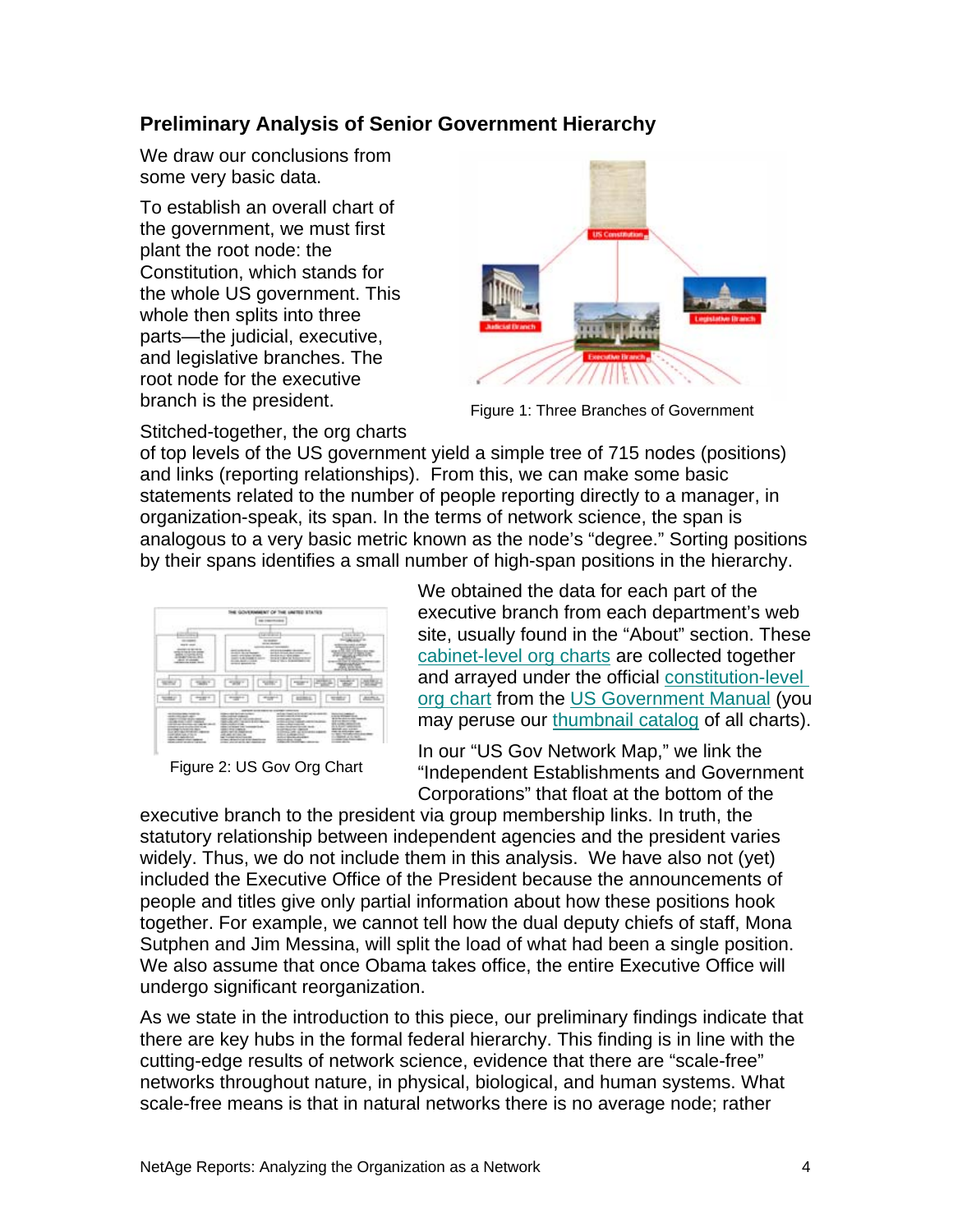there are many low-connection nodes and a few nodes virtually off the chart in terms of associated links. Human organizations appear to be natural scale-free networks, not pyramidal machines.

How did we find the government's "hubs in the hierarchy?" We mapped it as a network and then used simple tools to analyze it.

Government is large and complicated, but like any enterprise—public or private it can be mapped as a network of nodes (positions) and links (reporting relationships). This method enables us to visualize, navigate, and analyze the whole government as a single network of interdependent people-in-positions.

These charts include the government's senior management positions comprising: US cabinet secretaries; the deputy, under, and assistant secretaries; the major agency directors; the senior positions in the Executive Office of the President; and the independent agencies. For the most part, these are the key political positions that have fresh faces in the 2009 transition of government.

Having mapped the positions, we then are able to analyze the hierarchy as a network. Analysis provides a set of management metrics that relate to positions, not to the people occupying them. While traditional HR evaluates people on the basis of their performance, network science allows us to evaluate the positions they hold, based on their relative network metrics, their relationships and roles within the whole configuration of jobs. Of course, the map of the hierarchy is just the first that we can chart, albeit, the most basic one—and the one out of which those all-important paychecks are cut.

#### **Naming the Hubs**

Who are these hubs in the org charts? In the administration about to pass from power, they are the deputy secretaries of Labor, Homeland Security, Health and Human Services, Transportation and the Deputy Attorney General. As things stand at the end of 2008, there are 28 people reporting directly to the Deputy Secretary of Labor, 27 to those holding the next three posts, and 26 to the last. See Table 1 for the list.

| Level | Span | <b>Position</b>                               | <b>Department</b>                  |
|-------|------|-----------------------------------------------|------------------------------------|
| 3     | 28   | Deputy Secretary of Labor                     | Labor                              |
| 3     | 27   | Deputy Secretary of Homeland Security         | <b>Homeland Security</b>           |
| 3     | 27   | Deputy Secretary of Health and Human Services | <b>Health &amp; Human Services</b> |
| 3     | 27   | Deputy Secretary of Transportation            | Transportation                     |
| 3     | 26   | Deputy Attorney General                       | Justice                            |
| 3     | 21   | Deputy Secretary of Energy                    | Energy                             |
| 3     | 20   | Deputy Secretary of State                     | <b>State</b>                       |
| 3     | 19   | Deputy Secretary of Treasury                  | Treasury                           |
| 4     | 19   | Chief of Staff to/or the Secretary of Defense | Defense                            |
| 3     | 18   | Deputy Secretary Housing & Urban Development  | Housing & Urban Development        |
| 3     | 17   | Deputy Secretary of Veterans Affairs          | <b>Veterans Affairs</b>            |
| 3     | 16   | Deputy Secretary of Agriculture               | Agriculture                        |
| 4     | 16   | Chairman Joint Chiefs of Staff                | Defense                            |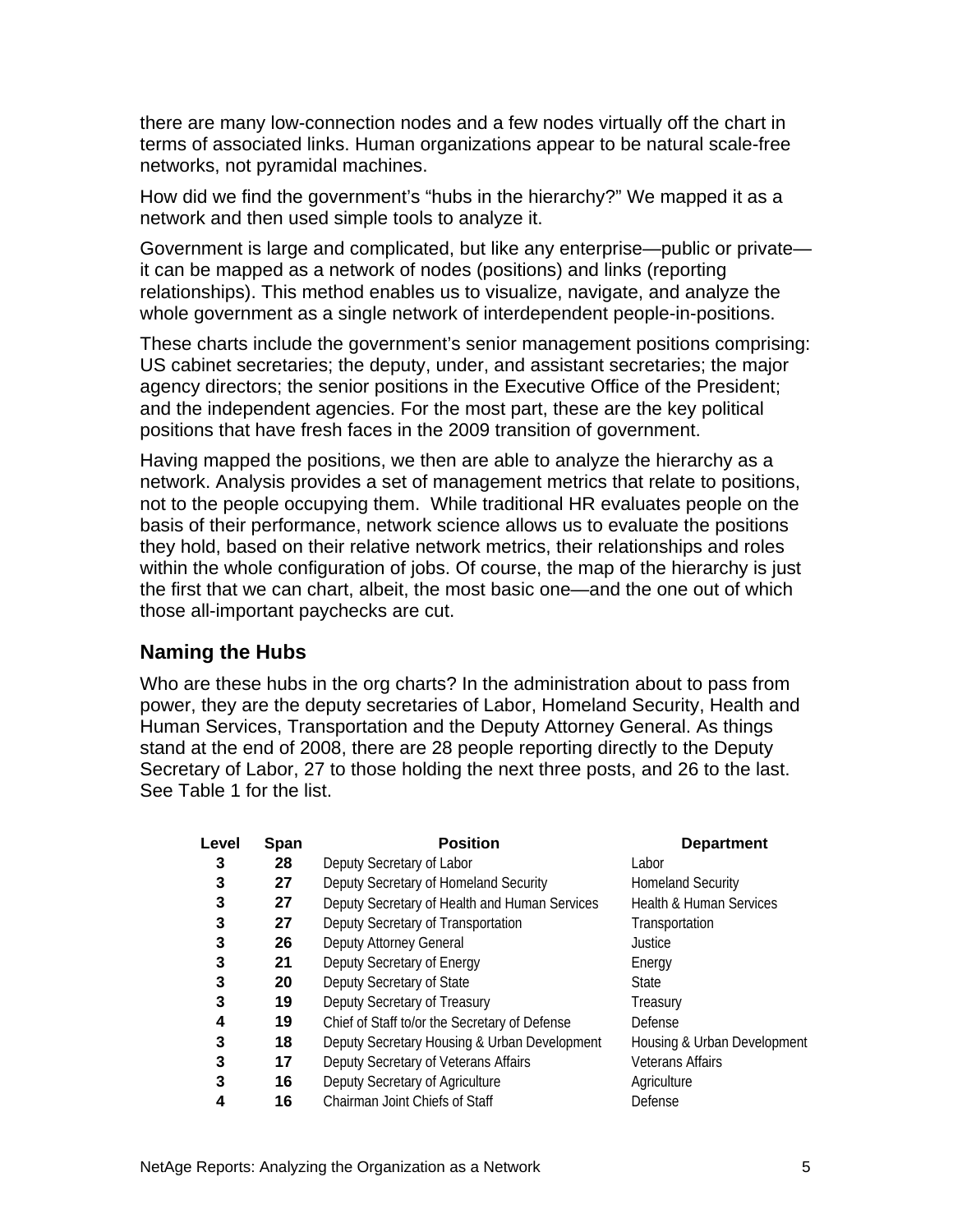| $\mathbf 2$                                     | 15 | Secretary of Education            | Education |
|-------------------------------------------------|----|-----------------------------------|-----------|
| 3                                               | 15 | Deputy Secretary of Defense       | Defense   |
| 4                                               | 14 | Chief of Staff                    | Commerce  |
| 4                                               | 13 | <b>Associate Attorney General</b> | Justice   |
| Table 1: Reporting spans in Bush administration |    |                                   |           |

In this list, most hubs are deputy secretaries or their equivalent; only one department head, the Secretary of Education, has anything like the large number

of direct reports that the deputy secretaries do.

What does this picture tell us about how government functions? If we regard the department secretary as the CEO, we can see the deputies as chief operating officers. As the CEO, the secretary focuses out while the deputies focus in. This Janus-like arrangement usually gives the deputies very large spans and the secretaries quite small ones. As we imply above, these "level 3" positions, by virtue of being two steps to the president, hold the senior levels of government together.

That deputies have large numbers of people reporting to them is not news to people familiar with government structure. Indeed, these key players comprise the President's Management Council, a coordinating body set up by President Clinton as one outcome of his Reinventing Government effort (where we played a minor consulting role). Deputies are easy-to-see lynchpin positions at the top of the federal hierarchy network. And, because they are visible, they generally get good support from their organizations, with sufficient administrative, human resources, and IT services to make their jobs doable.

What is less visible is the likelihood that this pattern repeats itself throughout the vast federal hierarchy. Having studied a number of similar reporting structures in the commercial arena, we've found hubs at every level—and particularly in the middle levels of these organizations. If the government structure mimics the commercial one, these sub-senior hub positions exist there too. In hierarchies we've studied, 15-20% of all positions are managers, and roughly 20% of those are major or minor hubs. *In other words, a mere 3-4% of employees may hold the whole federal hierarchy of millions of people together.* Again, if they're

anything like their commercial counterparts, these lower-level hubs are likely to be undersupported, over-worked, and little recognized—which leads to poor organizational performance and even to catastrophic results.

What do we gain from identifying the key hubs in the hierarchy? First, the quality and speed of internal communication improves when we can pinpoint



Figure 3: Senior US Gov Executive Span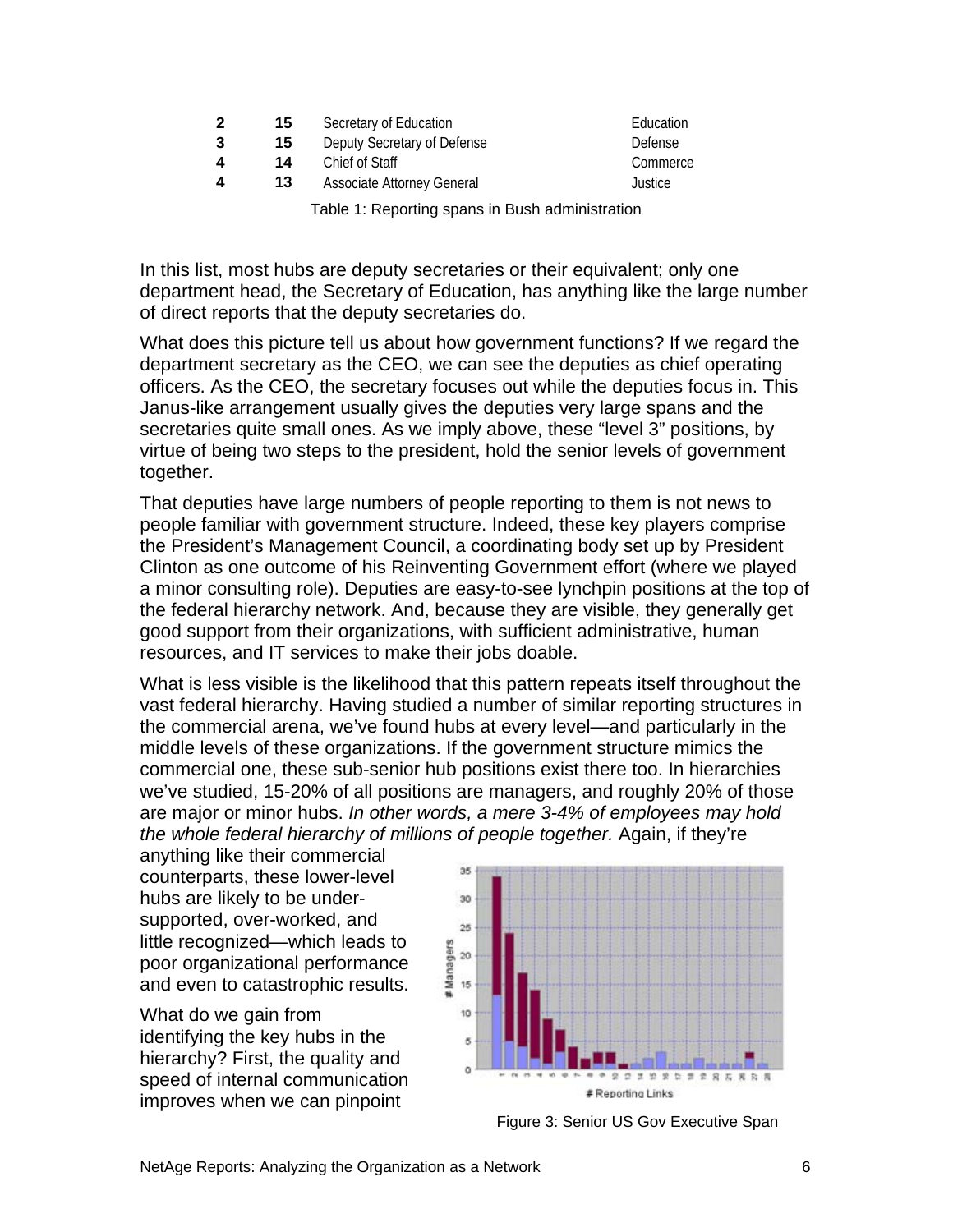who's in touch with the whole organization. Second, it reduces the very substantial risk of failure for these positions. Pressure on hubs becomes particularly intense in periods of downsizing and restructuring, i.e. now. Remaining ignorant of who the hubs are and the special qualities of leadership required in those positions are points of great risk—and of great potential during periods of reorganization.

As we mention in our myths above, a core, unexamined belief about organizations is that most managers have an "average" span centered around a normal distribution of number of direct reports. In this data set, there are 135 management positions and 580 "staff" at the lowest level of these charts (NB: some of these nodes represent tremendously powerful positions, such as the FBI Director). An "average" span of 5.3 direct reports, which we arrive at by dividing the total positions by the total number of managers, is not a typical span—there simply isn't one in scale-free networks.

In the senior ranks of the federal hierarchy, more than half—56%—of executives have no more than three people reporting to them. Less than a third of the managers have between four and nine staff reporting to them, analogous to what we conventionally think of as a "normal" management span. A surprising 16% of senior federal executives have between 10 and 28 people reporting to them.

These numbers are similar to results we've found analyzing other large organizations. Our most extensively studied case of a 5000-position, nine-level multi-national business unit of a global enterprise produces results such as those illustrated in Figure 4.

Thus, we're prepared to say that "hubs in the hierarchy" are not peculiar to government.



Figure 4: Case Study of Management Span

#### **The Diamond in the Hierarchy**

In organizations, levels are the big steps, the connective tissue between reporting relationships, and the trail from you to your boss to his or her boss all the way up to the top boss. In hierarchical networks, the top boss is, as we said earlier, the "root" node, the base of the tree. In network language, levels are the path of links between nodes and their roots. A path length is often called the "degree of separation," how many links separate two nodes.

In our group of departmental hierarchies, positions go from the President's Level 1 to Level 7 where, for example, the DARPA director sits (the Defense Advanced Research Projects Agency, whence cometh the Internet). Thus, there are *six degrees of separation* between the President and the DARPA director, ironically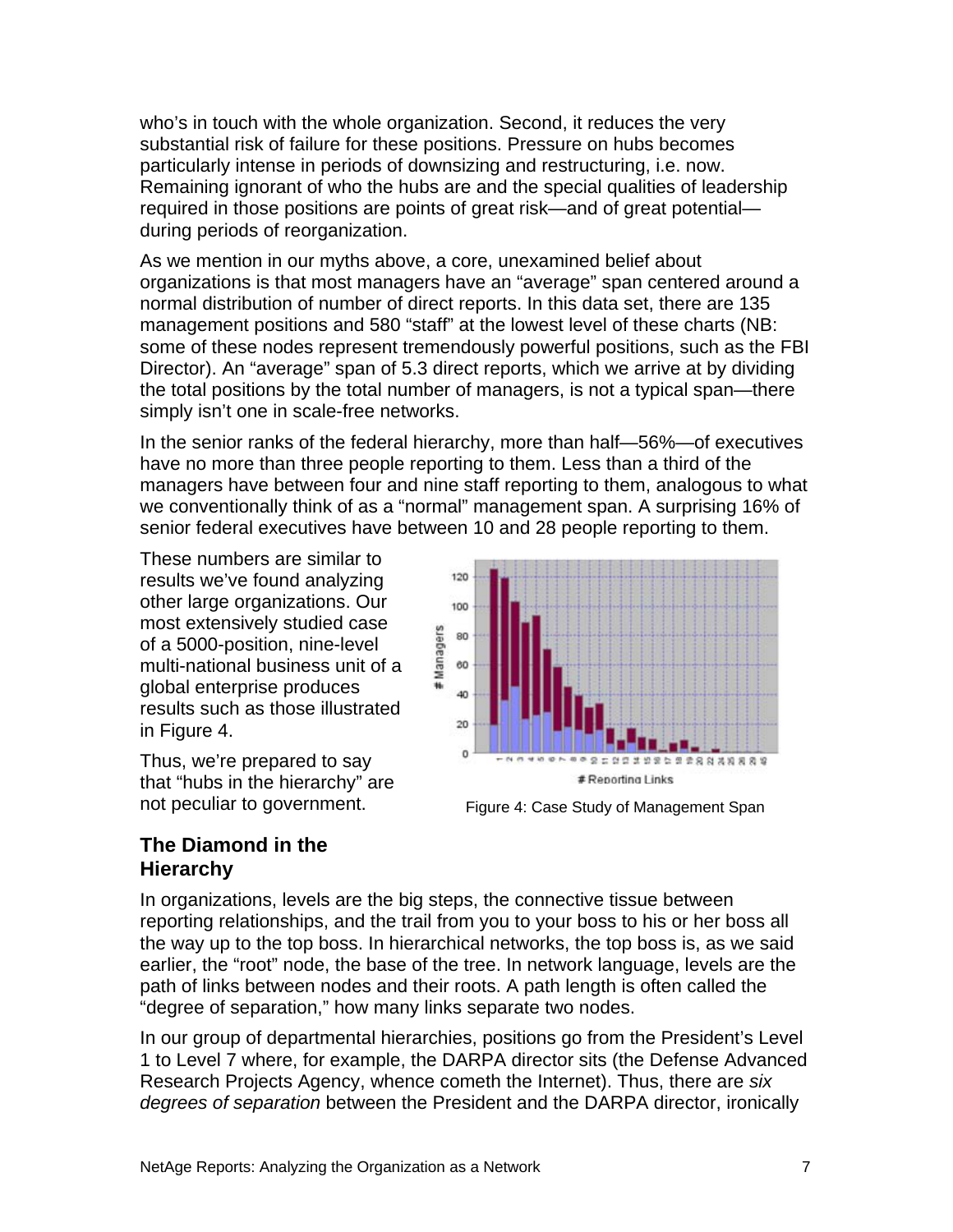the same putative count of social connections it takes to link any two people on the planet.



Figure 5: US Gov – Senior Positions by Level

pyramid.

would expect to see a slope from Level 1, at the top, to Level n, at the bottom. Instead, in the multiposition hierarchies we have analyzed, we see a more normal curve, with the bulk of positions in the middle levels. Most of the senior positions in this set of government are at Level 4, the people who report to the deputies (who report to the secretaries who report to the president). The graph of positions by level (see Figure 5) produces a pattern similar to those we've found in more complete



Figure 6: Case Study – All Positions by Level

The reason that large structures produce a diamond with the center of gravity in the middle levels is because of the unequal size of the component organizations sitting at the most senior table of executives. A typical CEO might have ten people on staff representing all the major functions of the enterprise. Of those functions, only two or three will employ large numbers of people engineering and production in manufacturing, for example while the other seven or eight

Another unexamined myth about hierarchies is that when you array all the positions by level, they form pyramids. Traditionally, we think of hierarchies as small at the

structure built for control. So if you analyze a large hierarchy, you

top and big at the bottom, a

functions employ a much smaller proportion of the overall headcount.

At the formal top table led by the president sit the Level 2 positions: vice president, the cabinet secretaries, other cabinet-level positions like the UN Ambassador, and the chief of staff. In our map of the top of government, three org charts are particularly large—Defense, Treasury, and HUD. In the case of Defense, the largeness of the chart reflects the largeness of the organization, but

structures that we've had the opportunity to analyze: it's a diamond, not a